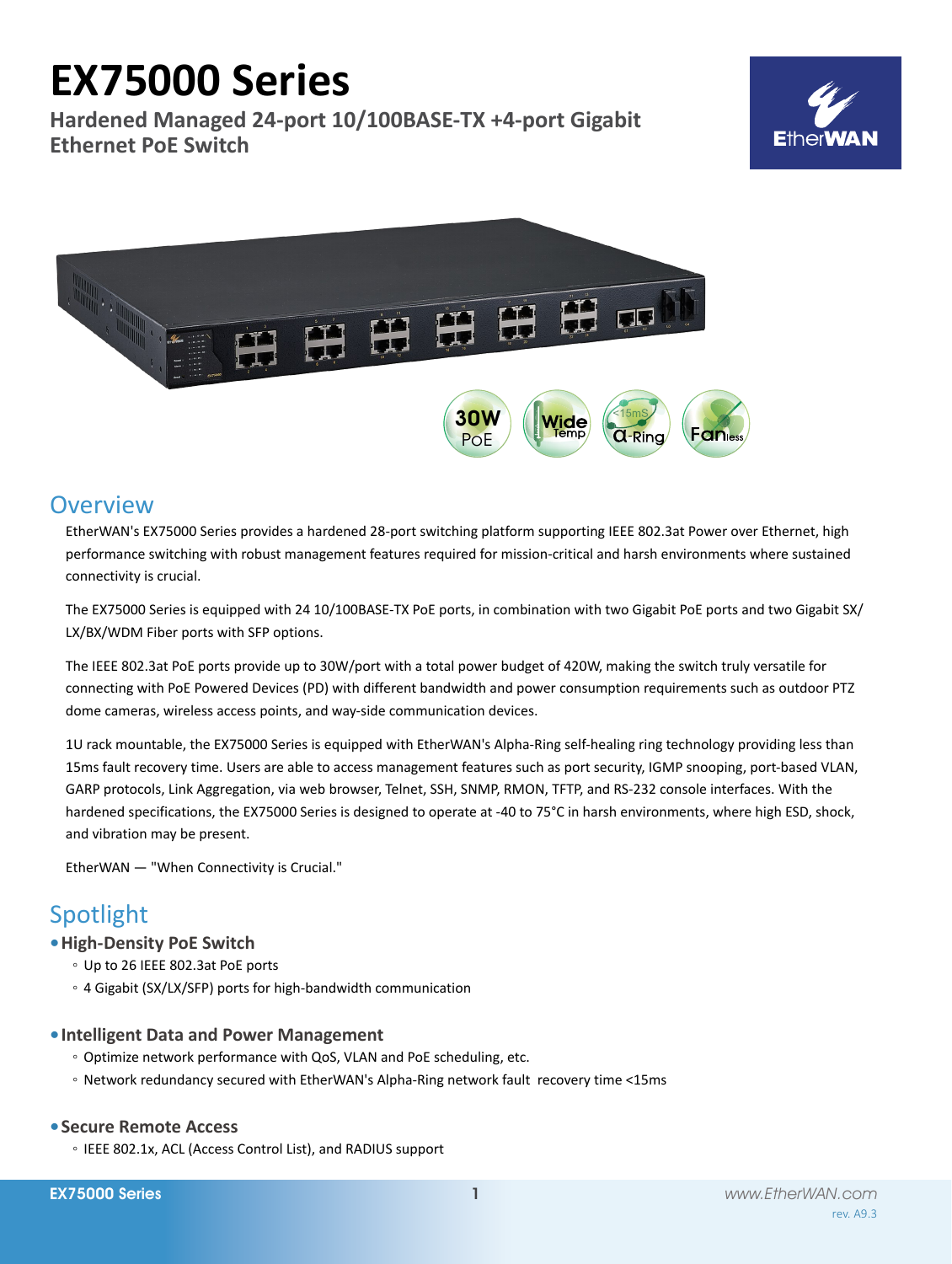# Software Features

# **Management**

# • Interface

- CLI, Telnet and Web Browser
- SNMP v1/v2c/v3
- • Firmware and configuration upgrade and backup via TFTP
- • Supports DHCP Server/Client
- • RMON (Remote Monitoring)
- Port mirroring: TX/RX and both
- SFP transceivers support Digital Diagnostics Monitoring (DDM)
- • NTP (Network Time Protocol) time synchronization
- • IEEE 802.1ab LLDP (Link Layer Discovery Protocol)

# **Security**

- MAC address filtering
- • Enable/Disable port
- • Storm control (Broadcast and multicast types)
- • IEEE 802.1x LAN Access control
- • Remote authentication through RADIUS
- • SSH for CLI and Telnet security
- • SSL for web security
- • ACL

# **Quality of Service (QoS)**

- • Priority Queues: 4 queues per port
- • Traffic classification based on IEEE 802.1p CoS, DSCP, WRR (Weighted Round Robin) and strict mode
- • Rate Limiting (Ingress/Egress)

# **Layer 2 Features**

- • Auto-negotiation for port speed and duplex mode
- • Flow Control
	- IEEE 802.3x full duplex mode
	- Back-Pressure half duplex mode
- • Redundant Protocol
	- IEEE 802.1D Spanning Tree Protocol (STP)
	- IEEE 802.1w Rapid Spanning Tree Protocol (RSTP)
	- IEEE 802.1s Multiple Spanning Tree Protocol (MSTP)
	- EtherWAN's Alpha-Ring with network fault recovery (<15ms)
- • VLANs
	- Port-based VLANs
	- IEEE 802.1Q Tag VLANs (128 groups, 4096 VID)
	- GVRP (GARP VLAN Registration Protocol)
	- GMRP (GARP Multicast Registration Protocol)
- • Link Aggregation
	- Static Trunk (8 groups, support MAC base)
	- IEEE 802.3ad Link Aggregation Control Protocol
- • IGMP Snooping
	- IGMP Snooping v1/v2/v3

# **Performance**

- • Switching Capability: 12.8Gbps
- • Packet Buffer Size: 3M bits
- MAC Address Table: 8K
- • Jumbo frame: 2048 bytes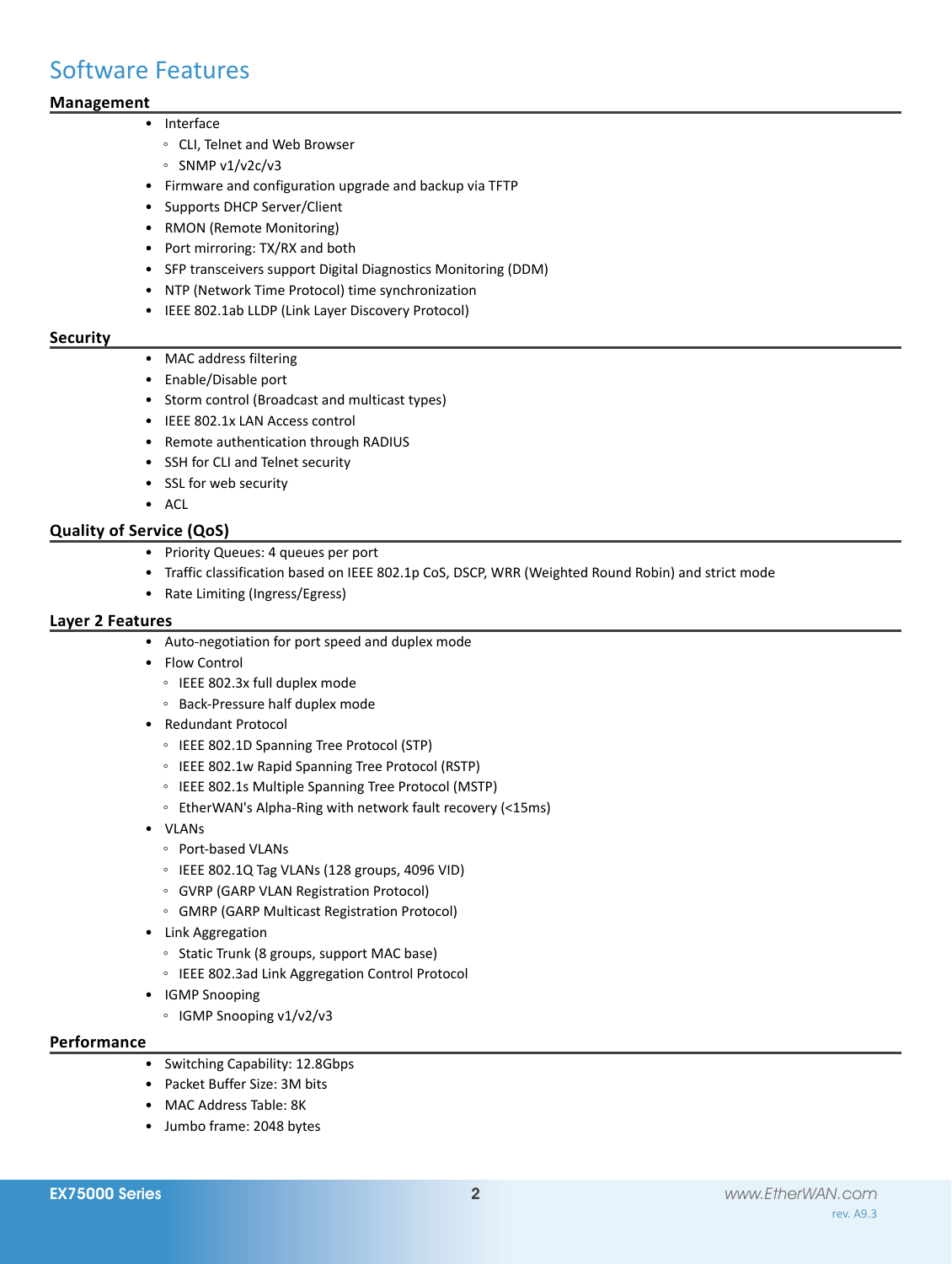# Hardware Specifications

# **Technology**

#### **Standards**

- • IEEE 802.3 10BASE-T
- • IEEE 802.3u 100BASE-TX/100BASE-FX
- • IEEE 802.3ab 1000BASE-T
- • IEEE 802.3z 1000BASE-SX/1000BASE-LX
- IEEE 802.3x Full duplex and flow control
- • IEEE 802.1p QoS
- • IEEE 802.1Q Tag VLANs
- • IEEE 802.1w RSTP
- IEEE 802.1x Port-based Network Access Control
- IFFF 802 1s MSTP
- • IEEE 802.3ad LACP
- • IEEE 802.3af/at Power over Ethernet (PoE)

### **Forward and Filtering Rate**

- 14,880pps for 10Mbps
- 148.810pps for 100Mbps
- 1,488,100pps for 1000Mbps

### **Packet Buffer Memory**

• 3M bits

### **Processing Type**

- • Store-and-Forward
- • Auto Negotiation
- Half-duplex back-pressure and IEEE 802.3x full-duplex flow control
- • Auto MDI/MDIX

### **Address Table Size**

• 8192 MAC addresses

### **Power**

#### **Input**

• Terminal Block: 55 (48-57VDC)

# **Power Consumption**

- • Max. 30W (without PoE)
- PoE Power Budget: 420W (depends on power input) Port 1 to 8, 10/100 PoE Ports: 120W Port 9 to 16, 10/100 PoE Ports: 120W Port 17 to 24, 10/100 PoE Ports: 120W Port 25 to 26, 10/100/1000 PoE Ports: 60W

### **PoE Technology**

• Alternative B Pins 7/8(-), 4/5(+)

#### **PoE Power Output**

- • IEEE 802.3af: up to 15.4W/port, 47-57VDC, 350mA Max.
- IEEE 802.3at: up to 30W/port, 52-57VDC, 600mA Max.

# **Mechanical**

- **Casing**
	- • Metal Case
	- IP30

# **Dimensions**

• 442 x 343 x 44.2mm (W x D x H) (17.4" x 13.5" x 1.74")

#### **Weight**

• 5.15Kg (11.35lbs.)

#### **Installation**

• Rack mounting

# **Interface**

#### **Ethernet Port**

- 10/100BASE-TX: 24 ports
- • Gigabit: 4 ports

#### **Console Port**

• Port: One DB9 RS-232 port

#### **Alarm Contact**

• One relay output with current 1A/24VDC

#### **LED Indicators**

- • Per Unit: Power (Green), Alarm (Red)
- Per Port: Link/Activity (Green)

### **Environment**

### **Operating Temperature**

• -40 to 75°C (-40 to 167°F) Tested @ -40 to 85°C (-40 to 185°F)

#### **Storage Temperature**

• -45 to 85°C (-49 to 185°F)

#### **Ambient Relative Humidity**

• 5% to 95% (non-condensing)

#### **Regulatory Approvals**

#### **ISO**

• Manufactured in an ISO 9001 facility

#### **EMI**

**FCC Part 15B Class A**

- **VCCI Class A**
- **EN 61000-6-4**
- **EN 55022**

### **EMS**

#### **EN 61000-6-2**

- • EN 61000-4-2 (ESD Standards)
- • EN 61000-4-3 (RFI Standards)
- EN 61000-4-4 (Burst Standards)
- EN 61000-4-5 (Surge Standards)
- EN 61000-4-6 (Induced RFI Standards)
- EN 61000-4-8 (Magnetic Field Standards)

**Environmental Test Compliance**

# **IEC 60068-2-6 Fc (Vibration)**

**IEC 60068-2-27 Ea (Shock)**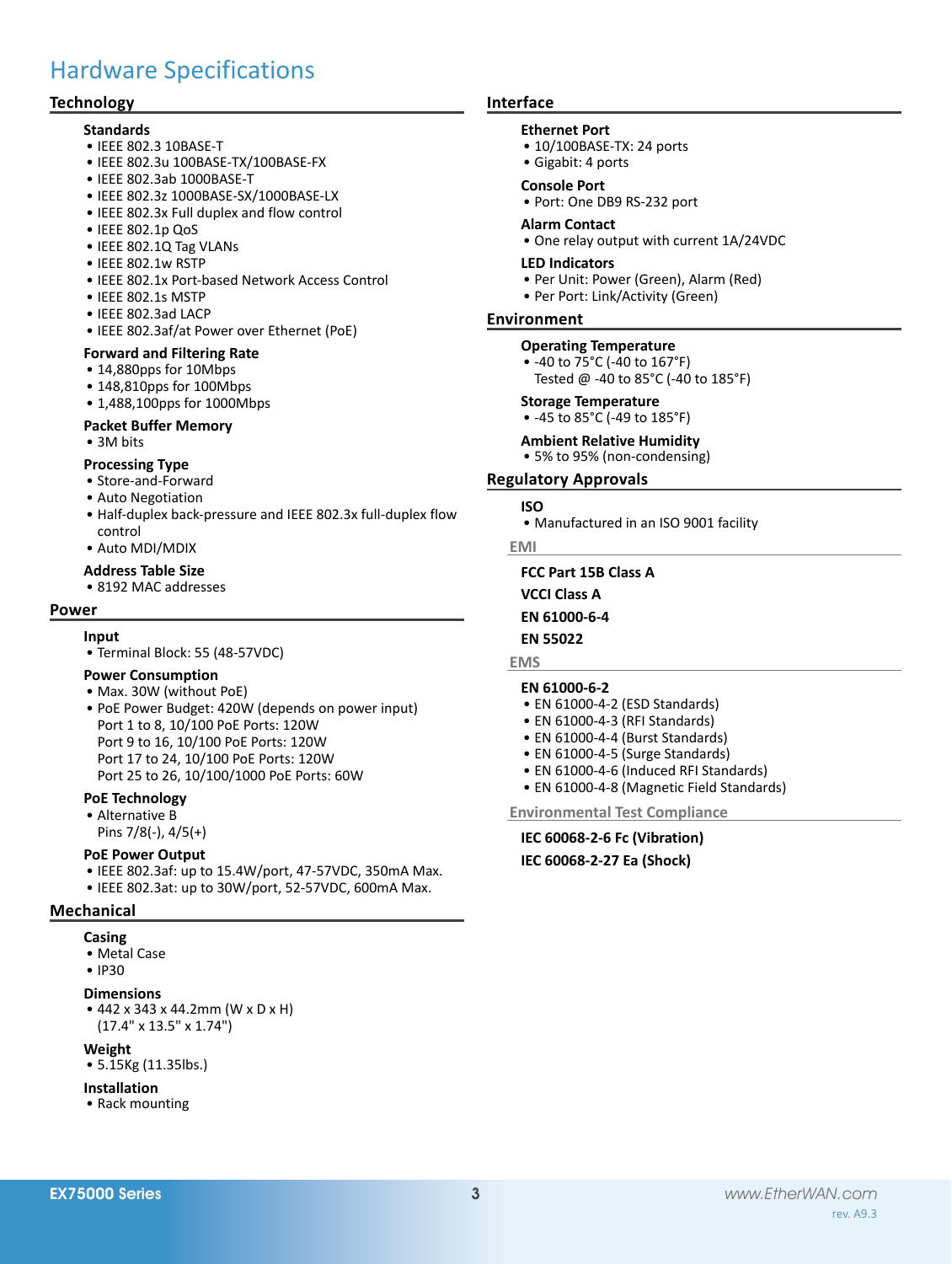# Application Diagram



# Dimensions